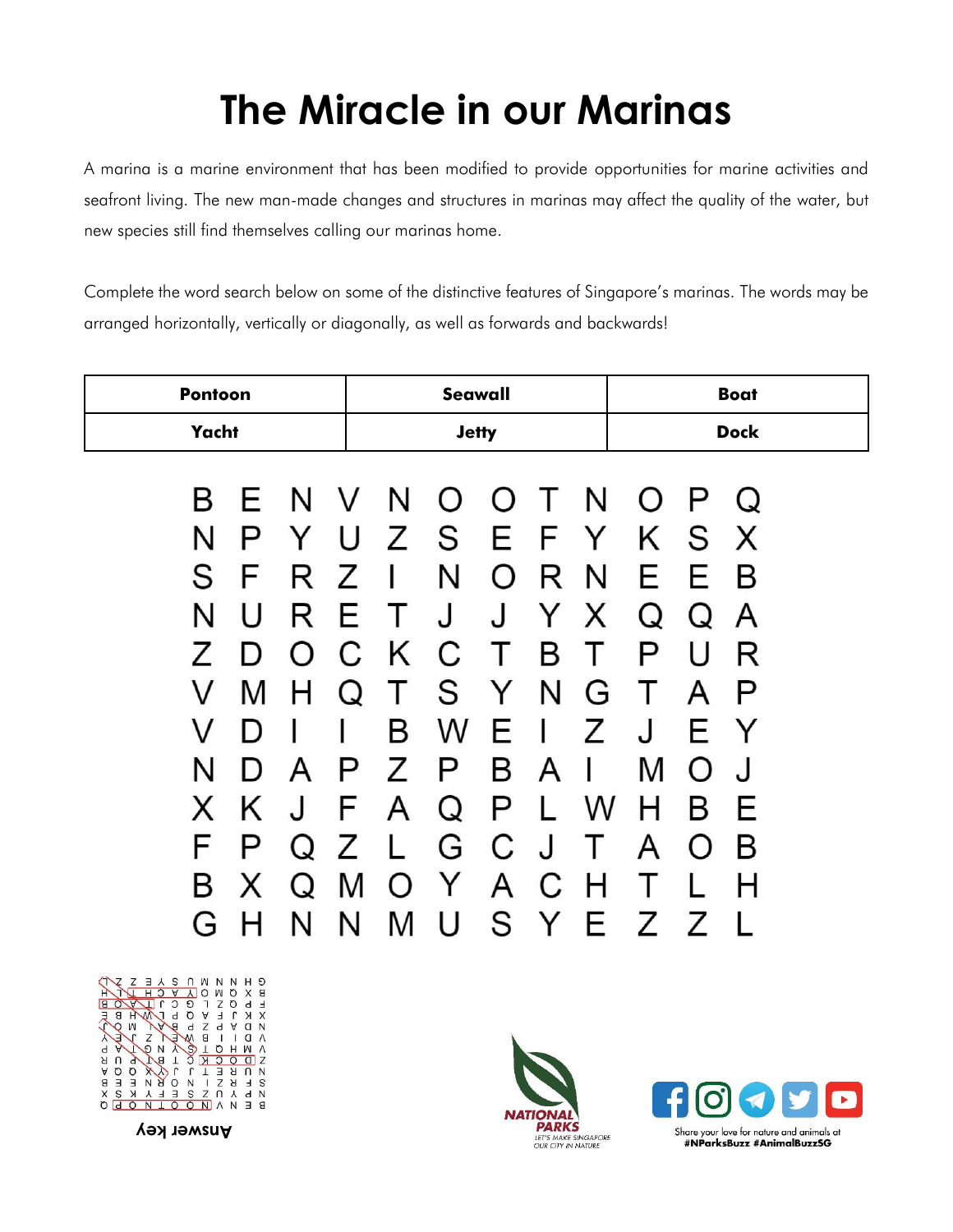## **Zones in a Marina**

Fill in the blanks below to find out more about the different zones in a marina!



#### **Helping words:**

| mate   | pontoons | ecosystem       | sunlight |
|--------|----------|-----------------|----------|
| oxygen | forage   | molluscs        | seawalls |
| sandy  | corals   | bottom-dwellers | epibiota |

1. On the surface of the marinas, elect compete for space on the sum to get enough sum to produce to survive.

2. In the water column of the marinas, an immense diversity of species \_\_\_\_ among the \_\_\_\_ on the  $\frac{1}{\sqrt{1-\frac{1}{\sqrt{1-\frac{1}{\sqrt{1-\frac{1}{\sqrt{1-\frac{1}{\sqrt{1-\frac{1}{\sqrt{1-\frac{1}{\sqrt{1-\frac{1}{\sqrt{1-\frac{1}{\sqrt{1-\frac{1}{\sqrt{1-\frac{1}{\sqrt{1-\frac{1}{\sqrt{1-\frac{1}{\sqrt{1-\frac{1}{\sqrt{1-\frac{1}{\sqrt{1-\frac{1}{\sqrt{1-\frac{1}{\sqrt{1-\frac{1}{\sqrt{1-\frac{1}{\sqrt{1-\frac{1}{\sqrt{1-\frac{1}{\sqrt{1-\frac{1}{\sqrt{1-\frac{1}{\sqrt{1-\frac{1}{\sqrt{1$ 

3. On the marina seabed, the sum environment is home to such as worms and sum that are important to the marine  $\qquad \qquad$ .

corals, seawalls, sunlight, oxygen 1. forage, epibiota, pontoons, mate 2. 3. sandy, bottom-dwellers, molluscs, ecosystem

#### **Answer key**



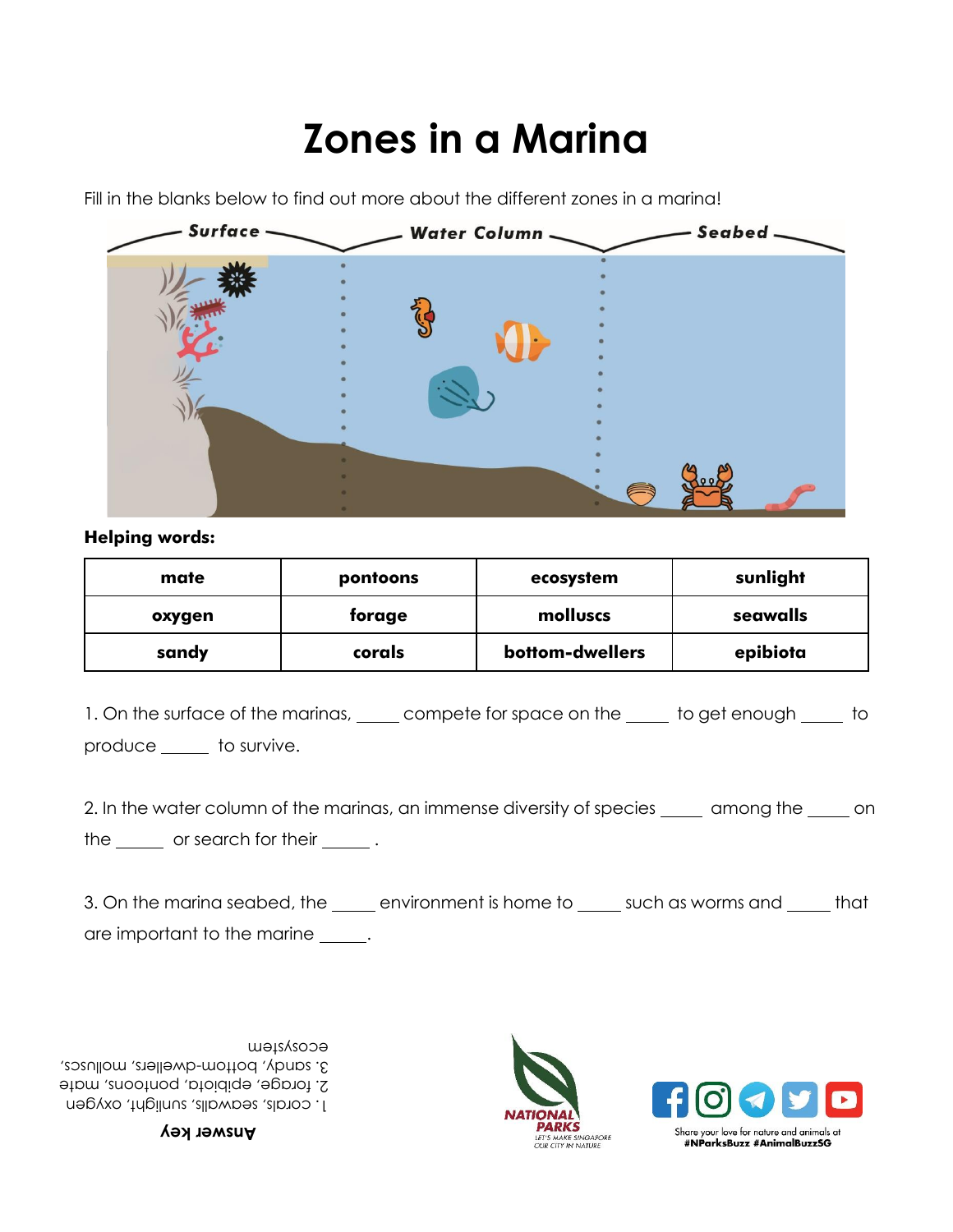# **Biodiversity in the Marinas**

Complete the crossword puzzle to find out more about biodiversity living in the marinas.



## **Across**

2. Worms are very \_\_\_\_\_\_\_ to environmental changes, so scientists use them as an indicator to tell if the water is healthy.

3. This fish prefers eating seagrass and seaweed and has a mouth that resembles a land

animal. They also move around in schools.

5. The sea anemone has deadly stingers which can \_\_\_\_\_\_ marine organisms for food.

7. Sponges help to \_\_\_\_ plankton in the water and improve water clarity.

8. Frogfishes and toadfishes do this to blend into their surroundings and wait for unsuspecting prey to come along.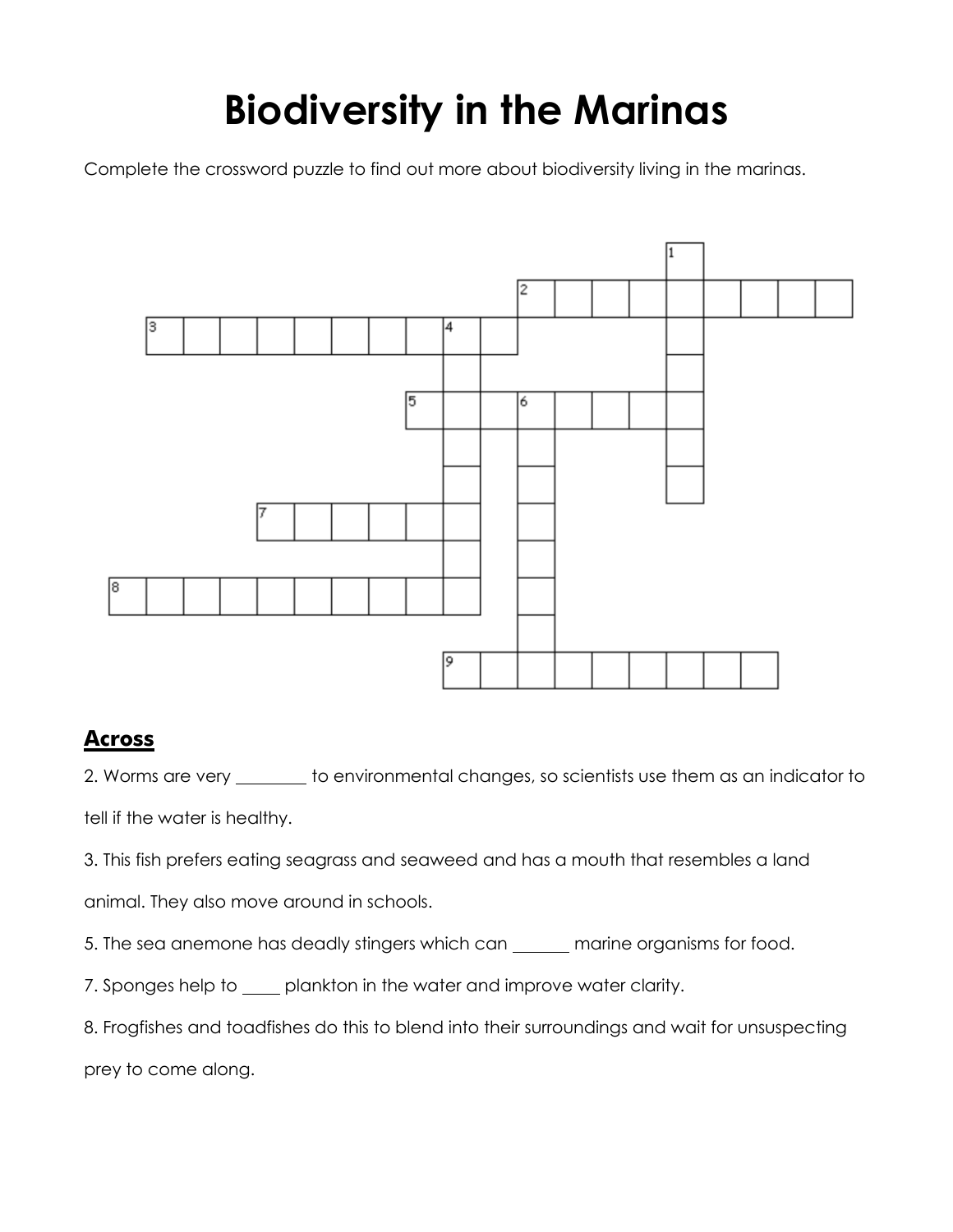9. A frequent visitor to our marinas, the Hawksbill Turtle has a \_\_\_\_\_\_ mouth and claws on its front flippers.

## **Down**

1. Swimming crabs have long sharp \_\_\_\_\_\_ that they use to snap at prey and predators.

4. The male of this animal carries its babies in a pouch like a pregnant mother.

6. This hard coral is commonly found in faster-flowing water at the outer reaches of marinas

where it is less murky.

## **Helping words:**

| seahorse  | sensitive | pincers    |
|-----------|-----------|------------|
| Acropora  | paralyse  | camouflage |
| beak-like | filter    | rabbitfish |



**Answer key**



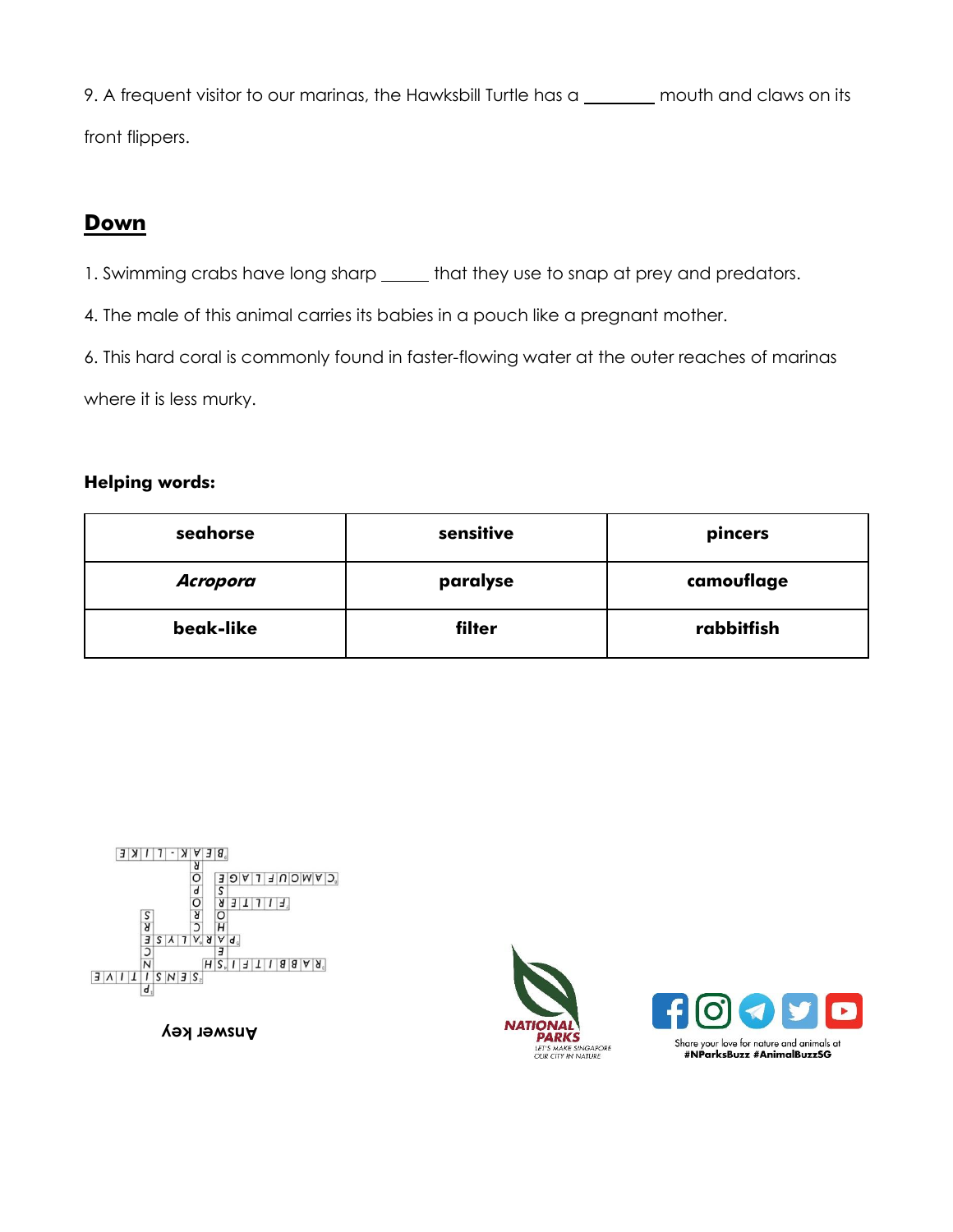# **See the Seaweed**

Green seaweed can be found in many different forms, ranging from crisp calciumincorporated types to those with serrated edges, and even ones resembling grapes.



**Serrated Green Seaweed (Caulerpa serrulata)**



**Oval Sea Grapes Seaweed (Caulerpa racemosa)**



**Coin Green Seaweed (Halimeda sp.)**



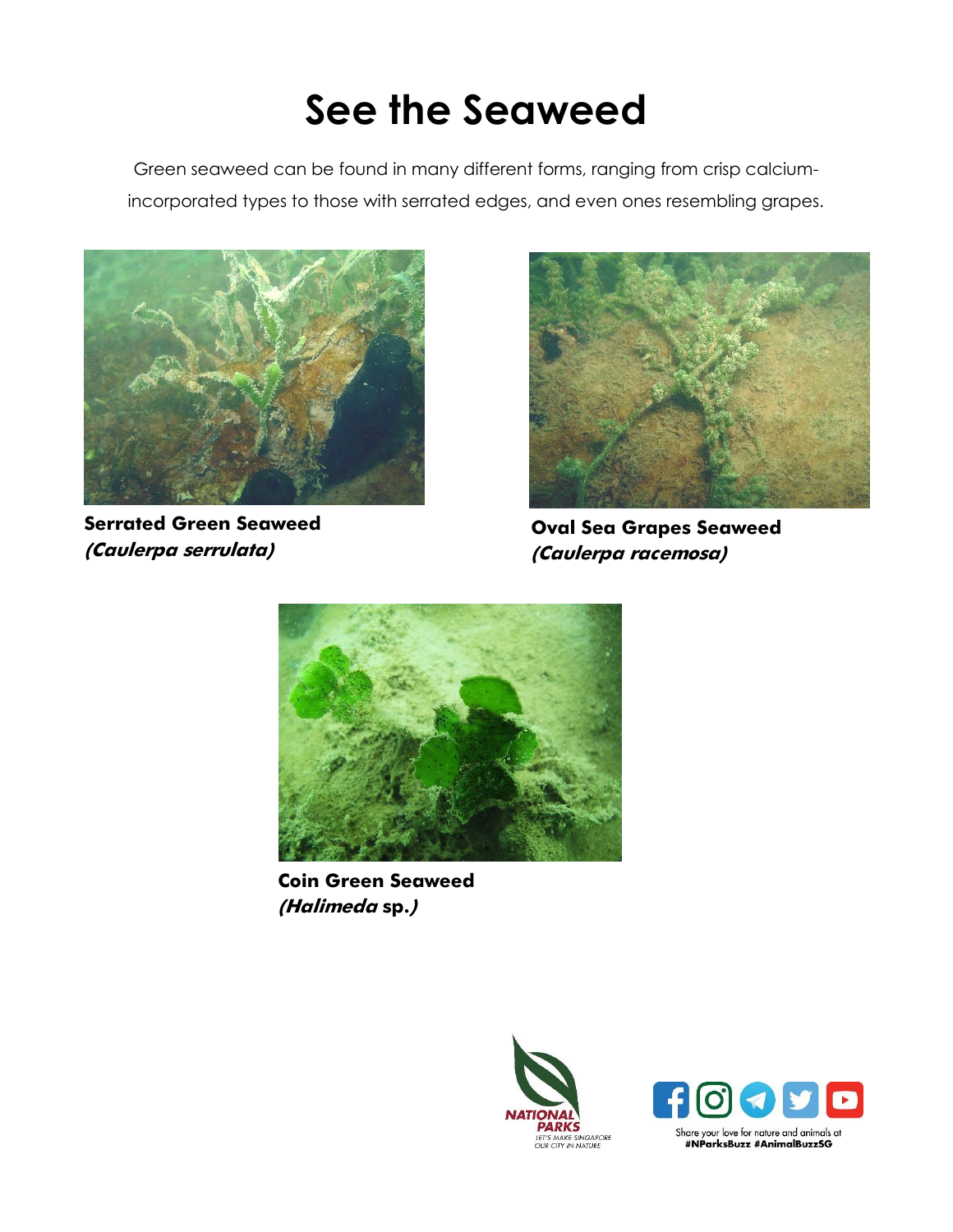Red seaweed can be found in shallow, bright areas such as pontoons and the upper zone of seawalls, while capturing as much sunlight as possible.





**Halymenia sp. Halymenia sp.**

Photo: NUS Reef Ecology Lab

Species of red seaweed, like green ones, are also able to photosynthesise. Why do you think they are able to do so, even though they are red?

Why do you think red seaweed grows on brighter areas?